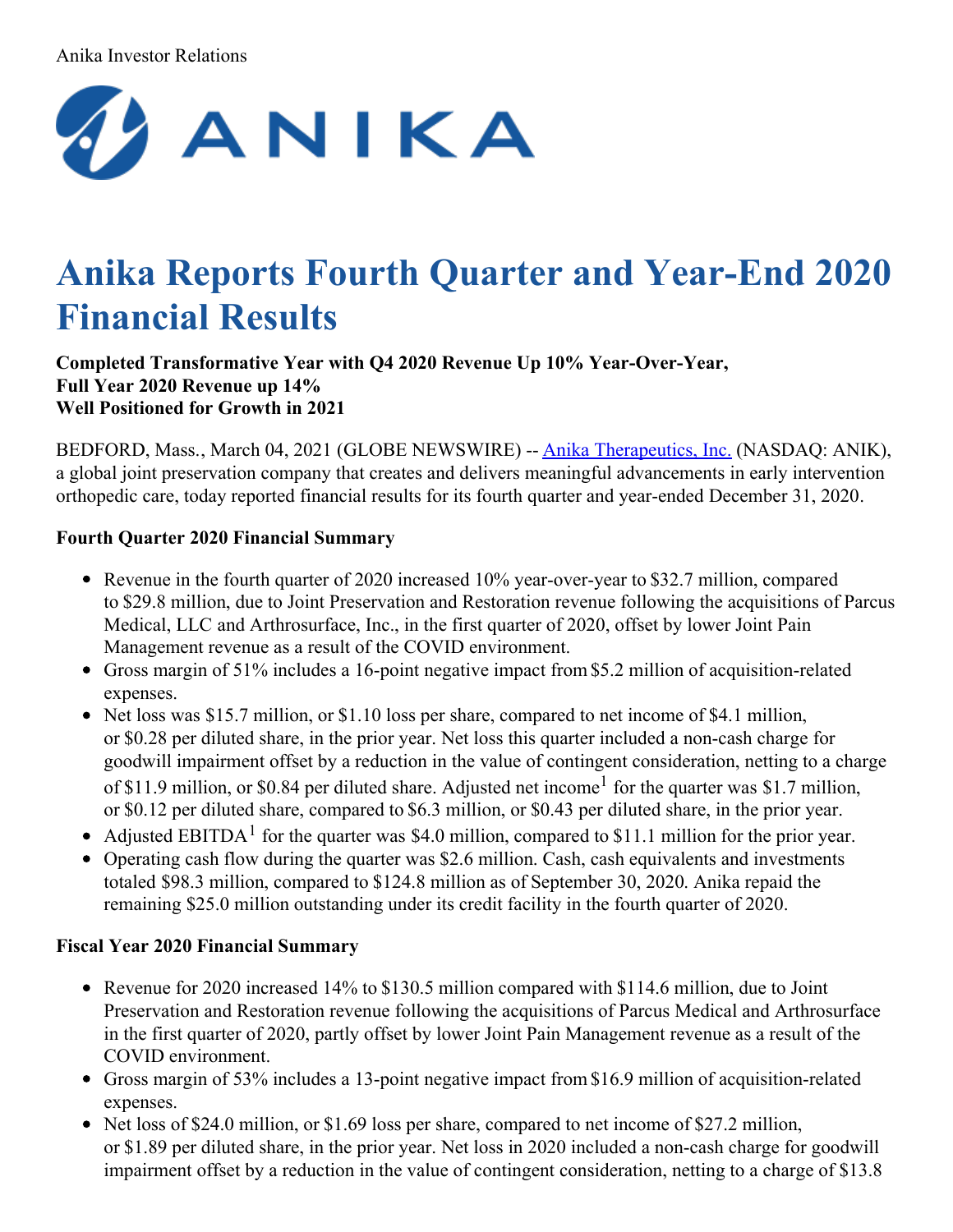million, or \$0.97 per diluted share. Adjusted net income1 for the year was \$10.1 million, or \$0.71 per diluted share, compared to \$29.4 million, or \$2.05 per diluted share.

- Adjusted EBITDA<sup>1</sup> was \$23.9 million, compared to \$49.2 million for the prior year.
- Full year operating cash flow was \$13.1 million.

1 See description of non-GAAP financial information contained in this release.

"I am very proud of the Anika team and their accomplishments this year given the extraordinarily challenging market and the complicated work environment associated with the COVID pandemic," said Cheryl R. Blanchard, Ph.D., Anika's President and CEO. "We successfully ended the year with doubledigit revenue growth and positive operating cash flow, despite the COVID-related slowdown in elective procedures that impacted our global business. 2020 was a transformative year for Anika as we integrated our two acquisitions, Parcus Medical and Arthrosurface, and thereby accelerated diversification of our portfolio and business, leveraging our strength in osteoarthritis pain management as we expand in the higher growth orthopedic spaces of regenerative solutions, soft tissue repair and bone preserving joint technologies. Within this greater than \$8 billion global market opportunity, we remain focused on our stated 2024 targets of doubling revenues, expanding profitability, and creating tremendous value for our customers, their patients, and our shareholders."

# **2020 Business Highlights**

- Successfully navigated the business through the COVID-19 pandemic with no significant disruptions delivering quality products and support for our customers and their patients
- Completed transformative acquisitions of Parcus Medical and Arthrosurface, diversifying our portfolio and expanding our market opportunity into the >\$8 billion joint preservation market.
- Strengthened the senior leadership team and board of directors with nine new additions
- Completed the integration of the U.S. and international commercial organizations which includes a large network of dedicated distributors
- Launched seven new joint preservation products; received 510(k) clearance for our WristMotion Total Arthroplasty System, which preserves as much natural motion as possible and could help patients avoid joint fusion
- Initiated enrollment in our pilot clinical study for Cingal in the US (our next-generation combination viscosupplement) and resumed enrollment in our clinical trial for Hyalofast for approval in the US (our hyaluronic acid based cartilage regeneration solution); we continue to sell both Cingal and Hyalofast in over 30 countries outside the United States

### **Fiscal 2021 Outlook**

Due to the continued uncertainty in the global market associated with the impact of the COVID-19 pandemic, the company is not providing detailed financial guidance for 2021 at this time.

### **Conference Call Information**

Anika's management will hold a conference call and webcast to discuss its financial results and business highlights today, Thursday, March 4th at 5:00 pm ET. The conference call can be accessed by dialing 1-855-327-6837 (toll-free domestic) or 1-631-891-4304 (international) and providing the conference ID number 10012940. A live audio webcast will be available in the ["](https://www.globenewswire.com/Tracker?data=KvpRDRMIoveieB9pCDj4atXbcGJNPVCuzNVfUo4dPB1hD7I-ipqjg5b7K8oiZw8BwgiS7k8-OcLUouAkN7ycj1Sl9F9vozKSVcPrBnAvkCA=)Investor [Relations](https://www.globenewswire.com/Tracker?data=DT46h0m6_FfCL4wk4MN15RCYyHw4iwAMaMnrA0du3c0RCRiuSpsKgk03Z4KSNLCX4yU5uWhRRQFVjH5Ixcv_7GF1p5DZuhQnXTy6KAntS5NHu1EWzqVErW-V35ECXTgI)["](https://www.globenewswire.com/Tracker?data=MJPY5Ai7mJCpULjmDS_GR7BaqNcJMZBxFqms0I3J1mWflfVRUAOyi6z_EvuDcoc28OjPYNsMcHw0ctOEso2YY4ffomJgW9e6Ngzpr-Agzzg=) section of Anika's website, [www.anika.com](https://www.globenewswire.com/Tracker?data=lLvbsNIe-dN7tAbbDgGL3OAlNaIYoI0FNO_wgt8oUElx02J9M3mD_IGZv8mRG2byXFNliGNa7cVekxKncILK3A==). A slide presentation with highlights from the conference call will be available in the Investor Relations section of the Anika website. A replay of the webcast will be available on Anika's website approximately two hours after the completion of the event.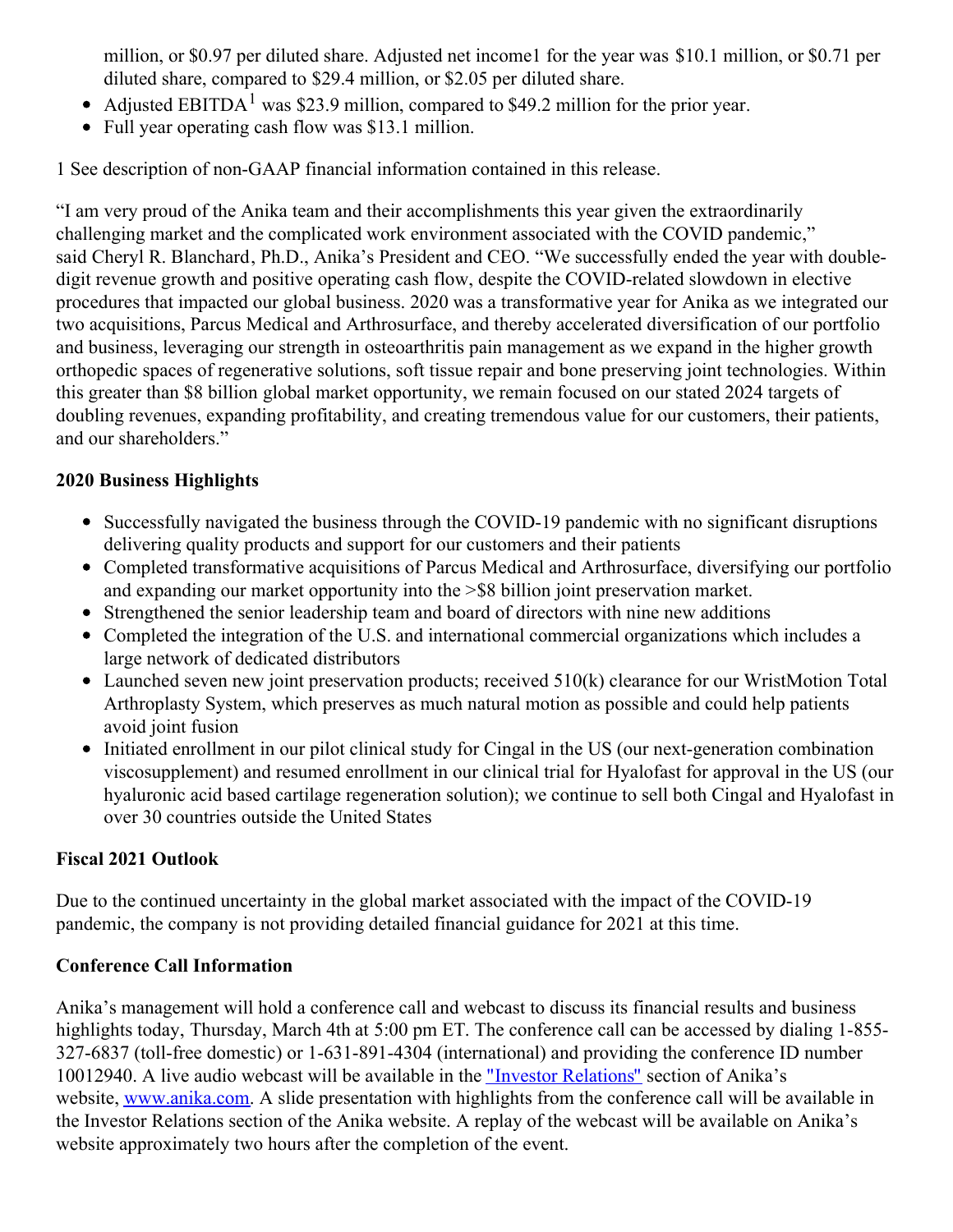#### **Non-GAAP Financial Information**

Non-GAAP financial measures should be considered supplemental to, and not a substitute for, the Company's reported financial results prepared in accordance with GAAP. Furthermore, the Company's definition of non-GAAP measures may differ from similarly titled measures used by others. Because non-GAAP financial measures exclude the effect of items that will increase or decrease the Company's reported results of operations, Anika strongly encourages investors to review the Company's consolidated financial statements and publicly filed reports in their entirety.

### *Adjusted EBITDA*

Anika presents adjusted EBITDA because management uses it as a supplemental measure in assessing the Company's operating performance, and the Company believes that it is helpful to investors, securities analysts and other interested parties as a measure of comparative operating performance from period to period. The Company recognizes adjusted EBITDA as a commonly used measure in determining business value and as such, uses it internally to report results. It is also one of the performance metrics that determines management incentive compensation.

In 2020, adjusted EBITDA is defined by the Company as GAAP net income excluding depreciation and amortization, interest and other income (expense), income taxes, stock-based compensation expense, acquisition related costs, non-cash charges related to goodwill impairment and changes in the fair value of contingent consideration associated with the Company's recent acquisitions as a result of the COVID pandemic, in-process research and development (IPR&D) write-offs, and product rationalization charges associated with certain non-core legacy products.

### *Adjusted Net Income and Adjusted EPS*

In addition to adjusted EBITDA, the Company is reporting its fourth quarter 2020 results with respect to adjusted net income (net loss) and adjusted diluted Earnings (loss) per Share (EPS) with respect to adjusted net income. The Company believes that adjusted net income and adjusted diluted EPS also provide additional useful information for investors as they assess the Company's operating performance, as they are measures that the Company evaluates regularly when assessing its own performance. Adjusted net income and adjusted diluted EPS are not calculated identically by all companies, and therefore the Company's measurements of adjusted net income and adjusted diluted EPS may not be comparable to similarly titled measures reported by other companies. Adjusted net income is defined by the Company as GAAP net income excluding acquisition related expenses, inclusive of the impact of purchase accounting, on a tax effected basis, as well as certain IPR&D write-offs and the non-cash product rationalization charges associated with certain non-core legacy products. In the context of adjusted net income, the impact of purchase accounting includes amortization of inventory step up and intangible assets recorded as part of purchase accounting for acquisition transactions. The amortized assets contribute to revenue generation, and the amortization of such assets will recur in future periods until such assets are fully amortized. These assets include the estimated fair value of certain identified assets acquired in acquisitions in 2020 and beyond, including in-process research and development, developed technology, customer relationships and acquired tradenames. As a result of COVID, the Company is also specifically excluding the impacts of goodwill impairment charges and changes in the fair value in contingent consideration associated with the acquisition transactions, each on a tax effected basis. Adjusted diluted EPS is defined by the Company as GAAP diluted EPS excluding acquisition related expenses and the impact of purchase accounting, each on a tax-adjusted per share basis, as well as certain IPR&D write-offs and the non-cash product rationalization charges associated with certain non-core legacy products. Again, the Company is also specifically excluding the impacts of goodwill impairment charges and changes in the fair value in contingent consideration associated with the acquisition transactions, each on a tax effected basis if applicable. The Company is reporting this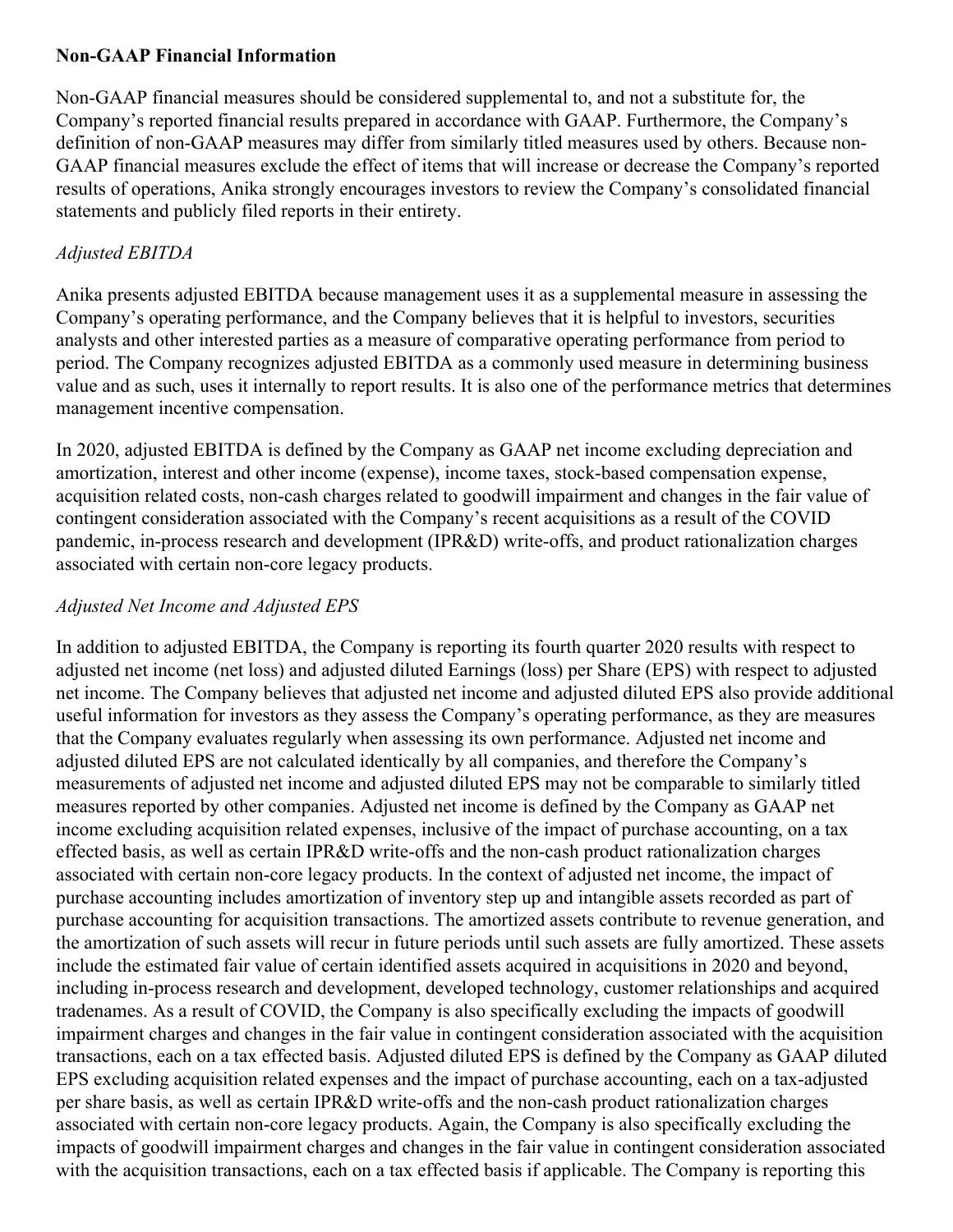financial measure to the Board of Directors in order to facilitate an appropriate assessment of the Company's performance and the impact of the COVID pandemic.

A reconciliation of adjusted EBITDA to net income, adjusted net income to net income and adjusted diluted EPS to diluted EPS, the most directly comparable financial measures calculated and presented in accordance with GAAP, is shown in the tables at the end of this release.

#### **About Anika**

Anika [Therapeutics,](https://www.globenewswire.com/Tracker?data=aZSkIcSz27VUkn7mSS6HMKpckUUS9b6sYX_1DTI0RxjME6iSf6qajE9d90oEs0cTemMOp5_aridAShwpYnHEndadHxS5eUUFY7dG_7zxhnBnUVpqOEyBRw_RPY3HA3eN) Inc. (NASDAQ: ANIK), is a global joint preservation company that creates and delivers meaningful advancements in early intervention orthopedic care. We partner with clinicians to understand what they need most to treat their patients and we develop minimally invasive products that restore active living for people around the world. We are committed to leading in high opportunity spaces within orthopedics, including osteoarthritis pain management, regenerative solutions, soft tissue repair and bone preserving joint technologies. Anika is headquartered in Massachusetts with operations in the United States and Europe. For more information about Anika, please visit [www.anika.com](https://www.globenewswire.com/Tracker?data=lLvbsNIe-dN7tAbbDgGL3K7xbZpRmWHEwyKRR7k57cajlPWc552zlFZVCcIvyrwgRfA9r56M2OBe0SDC8cIliQ==).

#### **Forward-Looking Statements**

*This press release may contain forward-looking statements, within the meaning of Section 27A of the* Securities Act of 1933, as amended, and Section 21E of the Securities Exchange Act of 1934, as amended, *concerning the Company's expectations, anticipations, intentions, beliefs or strategies regarding the future* which are not statements of historical fact, including those statements in the last sentence of the paragraph *following the section captioned "Fiscal Year 2020 Financial Summary" related to potential future revenues and profitability. These statements are based upon the current beliefs and expectations of the Company's management and are subject to significant risks, uncertainties, and other factors. The Company's actual results could dif er materially from any anticipated future results, performance, or achievements described in* the forward-looking statements as a result of a number of factors including, but not limited to, (i) the *Company's ability to successfully commence and/or complete clinical trials of its products on a timely basis or at all; (ii) the Company's ability to obtain pre-clinical or clinical data to support domestic and international pre-market approval applications, 510(k) applications, or new drug applications, or to timely* file and receive FDA or other regulatory approvals or clearances of its products; (iii) that such approvals will not be obtained in a timely manner or without the need for additional clinical trials, other testing or *regulatory submissions, as applicable; (iv) the Company's research and product development ef orts and their relative success, including whether we have any meaningful sales of any new products resulting from such ef orts; (v) the cost ef ectiveness and ef iciency of the Company's clinical studies, manufacturing operations, and production planning; (vi) the strength of the economies in which the Company operates or will be operating, as well as the political stability of any of those geographic areas; (vii) future determinations by the Company to allocate resources to products and in directions not presently contemplated; (viii) the Company's ability to successfully commercialize its products, in the U.S. and abroad;* (ix) the Company's ability to provide an adequate and timely supply of its products to its customers; and  $(x)$ *the Company's ability to achieve its growth targets. Additional factors and risks are described in the Company's periodic reports filed with the Securities and Exchange Commission, and they are available on the SEC's website at [www.sec.gov](https://www.globenewswire.com/Tracker?data=HeUWtVcSEW6xa-uVG3tCoHVj4NaitFSiIFe8HaS4BhSbsU6vw3TuOLkvSzPZWmtDTOR74efklkLVy36zFYJdBQ==). Forward-looking statements are made based on information available to the Company on the date of this press release, and the Company assumes no obligation to update the information contained in this press release.*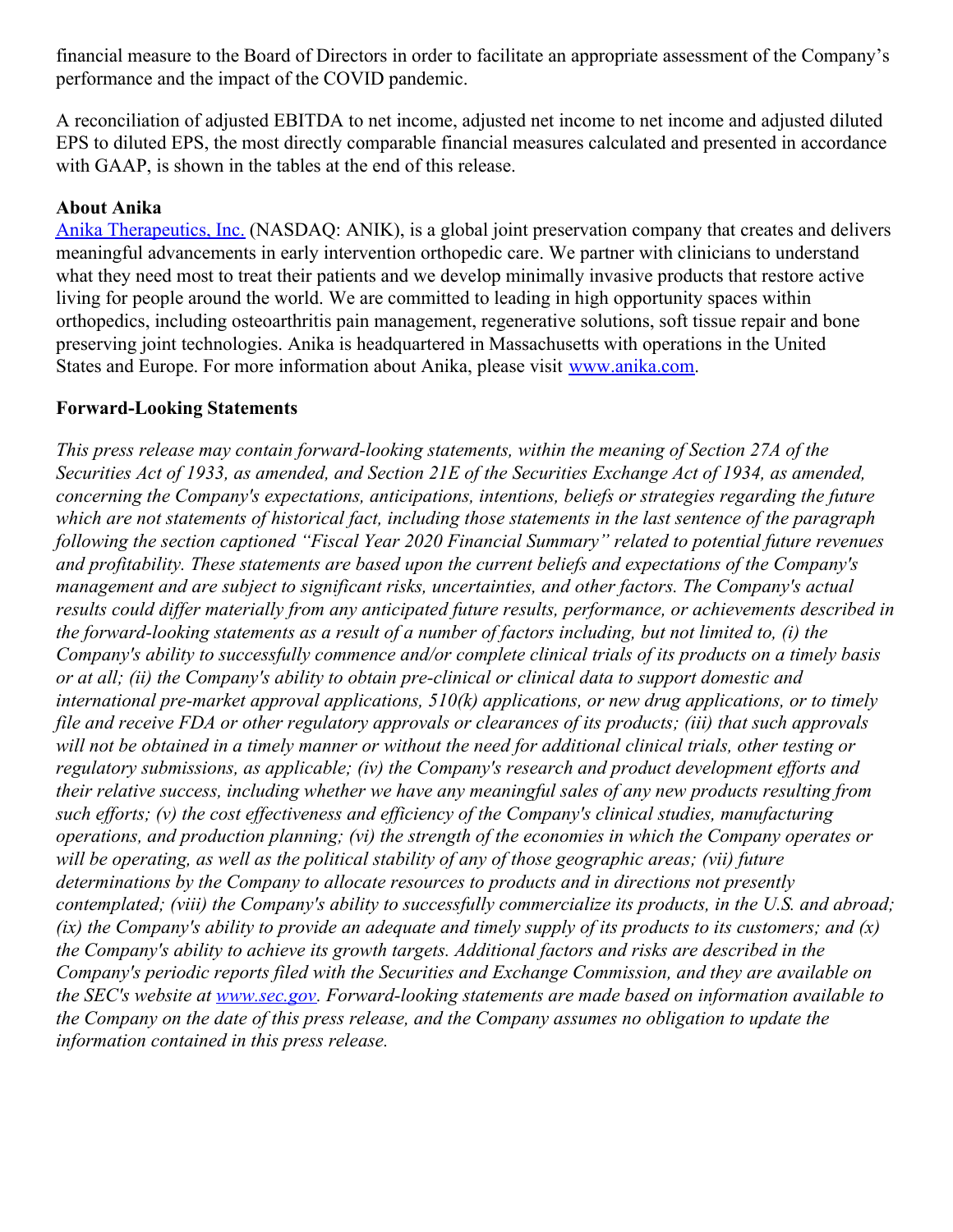# **Anika Therapeutics, Inc. and Sub Consolidated Statements of Ope (in thousands, except per share data) (unaudited)**

## **For the Three M**

|                                                  |                | 2020    |
|--------------------------------------------------|----------------|---------|
| <b>Product revenue</b>                           | $\mathfrak{S}$ | 32,61   |
| Licensing, milestone and contract revenue        |                |         |
| <b>Total revenue</b>                             |                | 32,61   |
| Cost of revenue                                  |                | 15,9    |
| <b>Gross Profit</b>                              |                | 16,7.   |
| Operating expenses:                              |                |         |
| Research and development                         |                | 7,6.    |
| Selling, general and administrative              |                | 15,1    |
| Goodwill impairment charge                       |                | 24,3    |
| Change in fair value of contingent consideration |                | (12, 4) |
| Total operating expenses                         |                | 34,6!   |
| Income (loss) from operations                    |                | (17, 9) |
| Interest and other income (expense), net         |                | 11)     |
| Income (loss) before income taxes                |                | (18,1)  |
| Provision (benefit) for Income taxes             |                | (2, 4)  |
| Net income (loss)                                | \$             | (15, 6) |
| Net income (loss) per share:                     |                |         |
| <b>Basic</b>                                     | \$             | (1.     |
| <b>Diluted</b>                                   | \$             | (1.     |
| Weighted average common shares outstanding:      |                |         |
| <b>Basic</b>                                     |                | 14,2    |
| <b>Diluted</b>                                   |                | 14,2    |
|                                                  |                | Þ.      |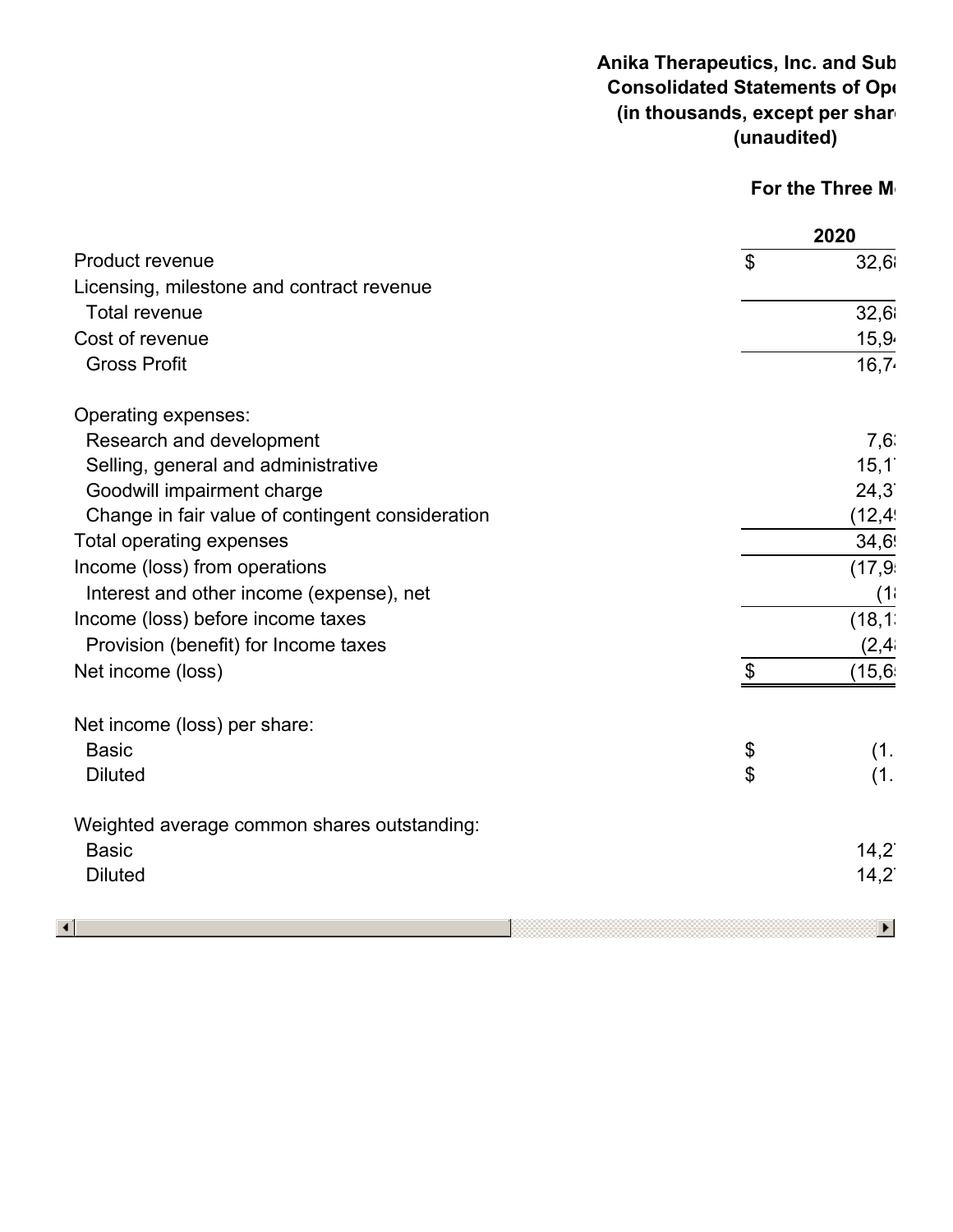**Anika Therapeutics, Inc. and Sub Consolidated Balance Sheet (in thousands, except per share (unaudited)**

#### **ASSETS**

Current assets: Cash, cash equivalents and investments Accounts receivable, net Inventories, net Prepaid expenses and other current assets Total current assets Property and equipment, net Right-of-use assets Other long-term assets Intangible assets, net **Goodwill** Total assets

#### **LIABILITIES AND STOCKHOLDERS' EQUITY**

Current liabilities: Accounts payable Accrued expenses and other current liabilities Contingent consideration Total current liabilities Other long-term liabilities Contingent consideration Deferred tax liability Lease liabilities Stockholders' equity: Common stock, \$0.01 par value Additional paid-in-capital Accumulated other comprehensive loss Retained earnings Total stockholders' equity Total liabilities and stockholders' equity

 $\blacksquare$ 

 $\blacktriangleright$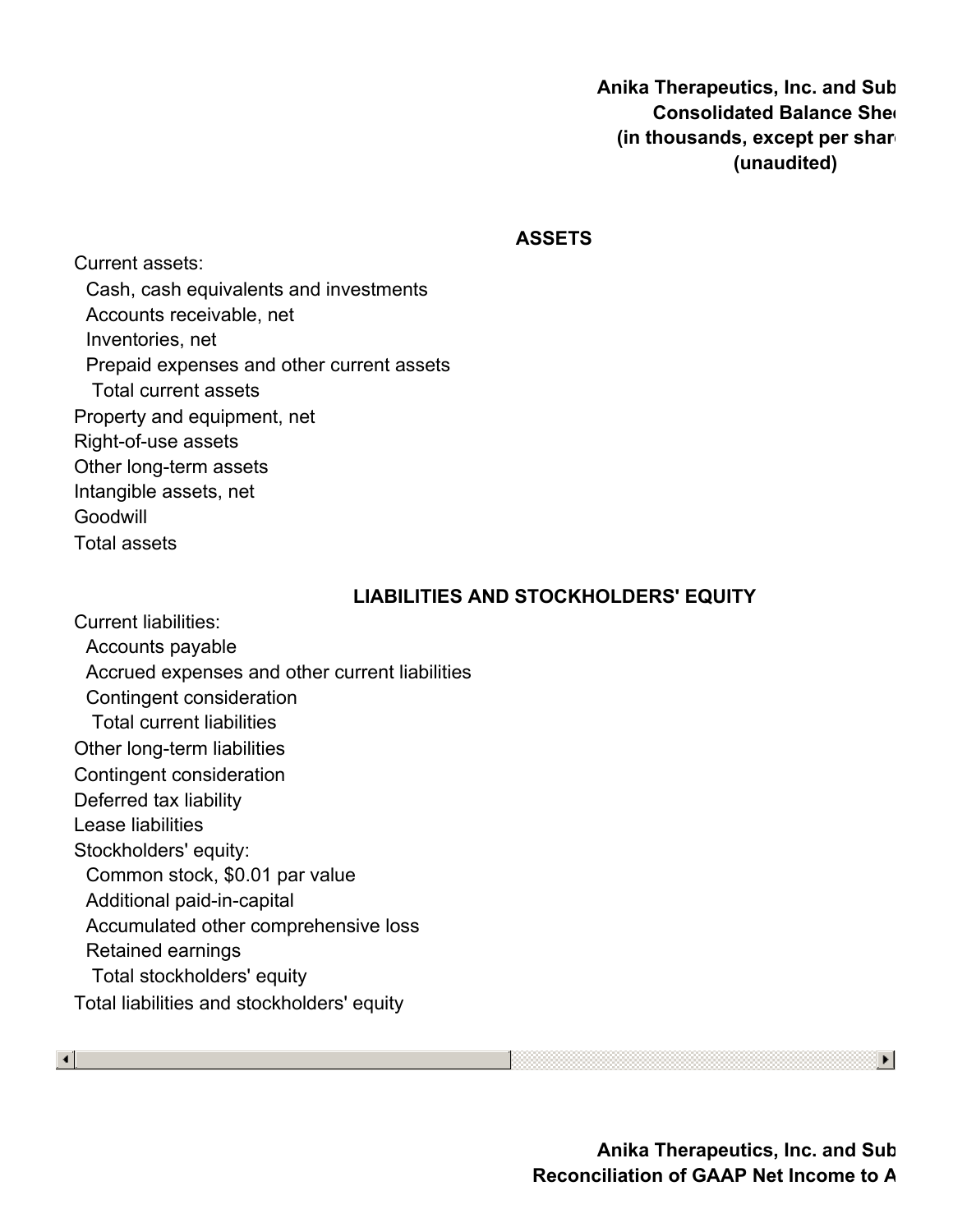# (in thousands, except per share

(unaudited)

**For the Three Mon** 

| in thousands, except per share data                        |                           | 2020      |
|------------------------------------------------------------|---------------------------|-----------|
| Net income (loss)                                          | $\boldsymbol{\mathsf{S}}$ | (15, 657) |
| Interest and other expense (income), net                   |                           | 185       |
| (Benefit) provision for income taxes                       |                           | (2,480)   |
| Depreciation and amortization                              |                           | 1,714     |
| Stock-based compensation                                   |                           | 1,433     |
| Product rationalization related charges                    |                           |           |
| <b>IPR&amp;D</b> impairment                                |                           | 1,414     |
| Acquisition related expenses                               |                           |           |
| Acquisition related intangible asset amortization          |                           | 1,789     |
| Acquisition related inventory step up                      |                           | 3,697     |
| Goodwill impairment charge                                 |                           | 24,376    |
| Change in fair value of contingent consideration (benefit) |                           | (12,490)  |
| <b>Adjusted EBITDA</b>                                     | ¢                         | 3,981     |

**Anika Therapeutics, Inc. and Sub Reconciliation of GAAP Net Income to Adj (in thousands, except per share data)** (unaudited)

## **For the Three Mon**

| in thousands, except per share data                                      | 2020            |
|--------------------------------------------------------------------------|-----------------|
| Net income (loss)                                                        | \$<br>(15, 657) |
| Product rationalization related charges, tax effected                    |                 |
| IPR&D impairment, tax effected                                           | 1,414           |
| Acquisition related expenses, tax effected                               |                 |
| Acquisition related intangible asset amortization, tax effected          | 1,304           |
| Acquisition related inventory step up                                    | 2,696           |
| Goodwill impairment, tax effected                                        | 21,929          |
| Change in fair value of contingent consideration, tax effected (benefit) | (9,999)         |
| Adjusted net income                                                      | 1,687           |

**Anika Therapeutics, Inc. and Sub Reconciliation of GAAP Diluted Earnings Per Share to Adjusted Diluted Earnings Per Share (per share data)** (unaudited)

**For the Three Months Ended December**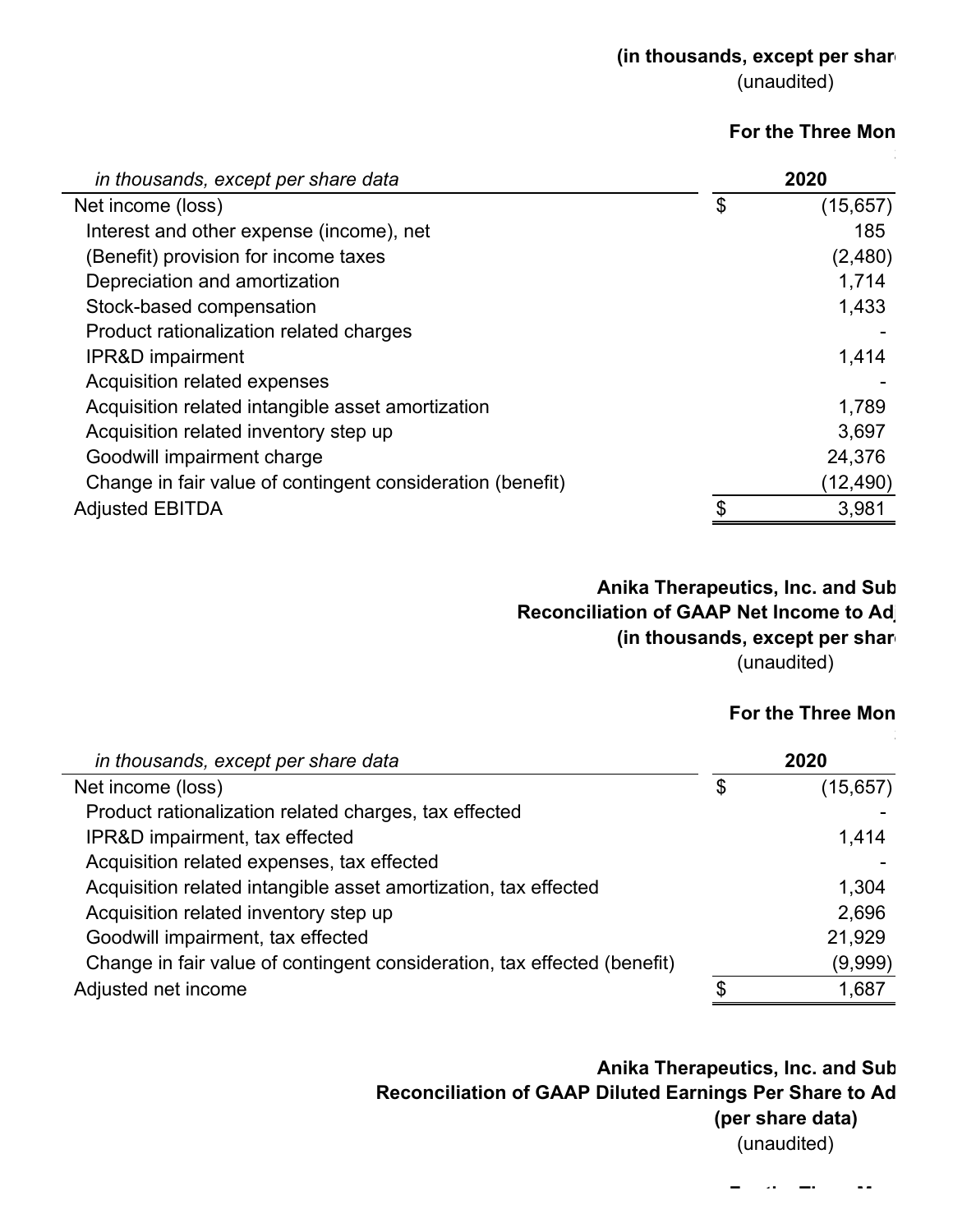#### **For the Three Mon**

 $\blacktriangleright$ 

| in thousands, except per share data                                      |     | 2020   |
|--------------------------------------------------------------------------|-----|--------|
| Diluted earnings (loss) per share (EPS)                                  | \$  | (1.10) |
| Product rationalization related charges, tax effected                    |     |        |
| IPR&D impairment, tax effected                                           |     | 0.10   |
| Acquisition related expenses per share, tax effected                     |     |        |
| Acquisition related intangible asset amortization, tax effected          |     | 0.09   |
| Acquisition related inventory step up                                    |     | 0.19   |
| Goodwill impairment, tax effected                                        |     | 1.54   |
| Change in fair value of contingent consideration, tax effected (benefit) |     | (0.70) |
| <b>Adjusted diluted EPS</b>                                              | \$. | 0.12   |

**Anika Therapeutics, Inc. and Sub Supplemental Financial Data** 

# **Revenue by Product Family and Gr** (in thousands, except percent **(unaudited)**

|                                           |    | For the Three Months Ended December |      |      |        |
|-------------------------------------------|----|-------------------------------------|------|------|--------|
|                                           |    | 2020                                | $\%$ |      | 2019   |
| Joint Pain Management                     | S  | 16,861                              | 52%  | - \$ | 26,403 |
| Joint Preservation and Restoration        |    | 13,135                              | 40%  |      | 560    |
| Other                                     |    | 2,692                               | 8%   |      | 2,804  |
| <b>Product Revenue</b>                    |    | 32,688                              | 100% |      | 29,767 |
| Licensing, milestone and contract revenue |    |                                     |      |      | 5      |
| <b>Total Revenue</b>                      |    | 32,688                              | 100% | \$   | 29,772 |
| <b>Gross Profit</b>                       | \$ | 16,745                              |      | \$   | 21,123 |
| Gross Margin                              |    | 51%                                 |      |      | 71%    |
| $\vert \cdot \vert$                       |    |                                     |      |      |        |

For Investor Inquiries:

 $\vert \cdot \vert$ 

Anika Therapeutics, Inc.

Mark Namaroff, 781-457-9287